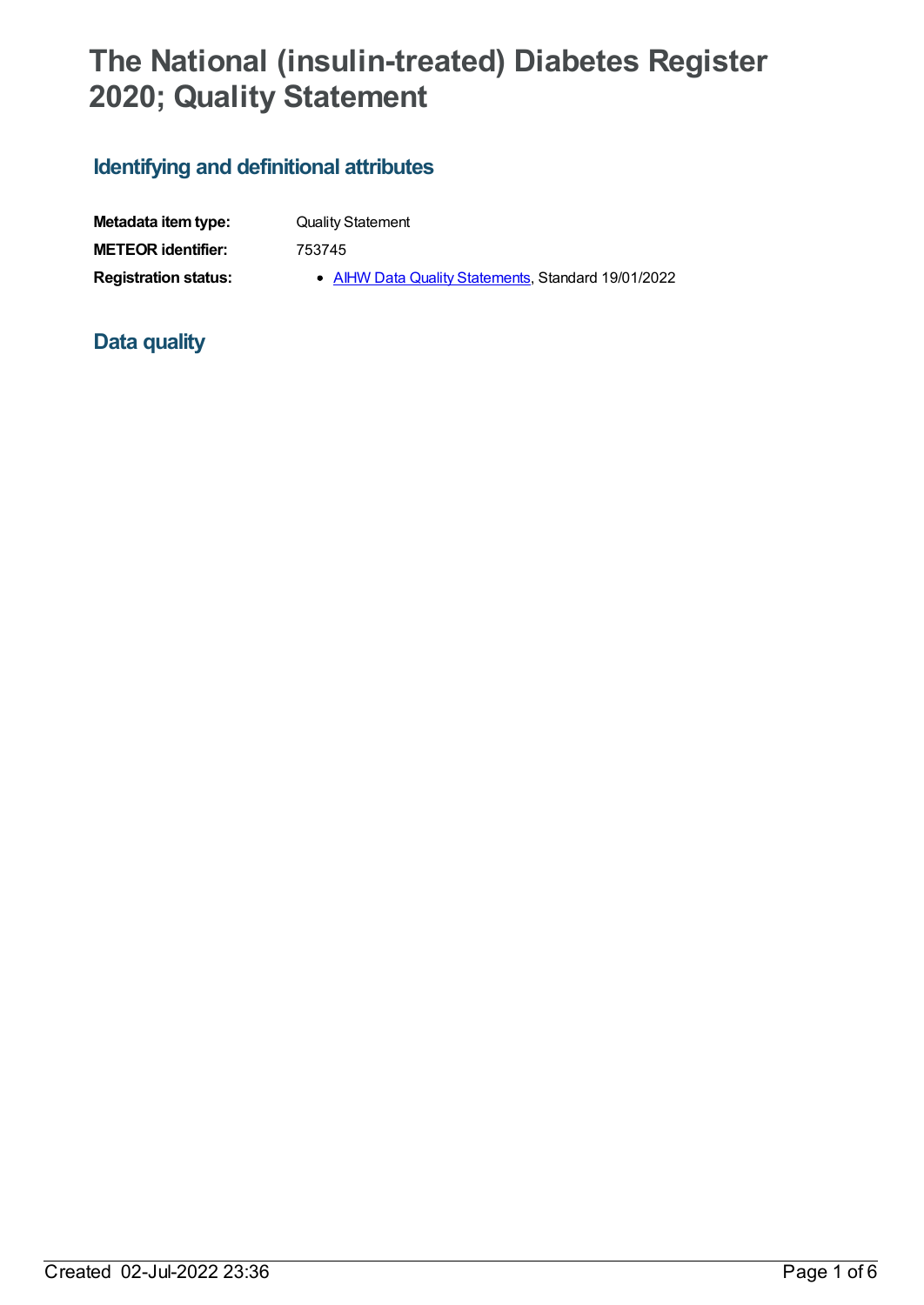Description of the National (insulin-treated) Diabetes Register (NDR)

The NDR, established in 1999, is a database that aims to monitor the incidence of Australians who use insulin to treat diabetes.

The NDR includes people with type 1, insulin-treated type 2, gestational and other types of diabetes.

Data for the NDR are sourced from the National Diabetes Services Scheme (NDSS) Registrant data, the NDSS Sales data, the Australasian Paediatric Endocrine Group's (APEG) state-based registers and the National Death Index (NDI).

NDSS Registrant data: relates to people who have registered with the NDSS. The NDSS is an AustralianGovernment scheme administered by Diabetes Australia (DA) to provide people with diagnosed diabetes with timely, affordable and reliable access to supplies and services required for the effective management of their condition. The NDSS was established in 1987 and the Registrant data provide demographic information as well as basic clinical details.

NDSS Sales data: for any registrant on the NDSS who has purchased a product relating to the use of insulin (such as pens or needles to administer insulin), the NDR lists the date of the first time such a product was purchased—this information is used to assess when insulin use began.

APEG data: the APEG data source used to derive the NDR relates to children who use insulin to treat their diabetes from 1999 onwards and who were less than 15 years old when they started using insulin.

NDI data: a database housed at the AIHW that contains records of all deaths occurring in Australia since 1980. The data are obtained from the Registrars of Births, Deaths and Marriages in each state and territory. These data are used to flag anyone on the NDR who is deceased and the date of their death.

The capture of insulin-treated diabetes on the NDR is dependent on the coverage of the NDSS and APEG data sources and may be influenced by the following factors:

- APEG data include only records of insulin-treated diabetes where consent to be included on the NDR has been obtained.
- Based on the capture-recapture method, the NDR captured an estimated 99.5% of children with type 1 diabetes in Australia. However, this methodology assumes that all individuals have the same probability of being captured by both APEG and NDSS.
- The NDSS database contains substantial missing information on some variables such as date of diagnosis.
- Diabetes type is classified by a health practitioner prior to NDSS registration. However, the recorded type might not always be correct as the symptoms of type 1 and type 2 diabetes may be similar.
- NDSS Access Points may be limited in rural Australia and unavailable in remote communities.
- Aboriginal and Torres Strait Islander people who use insulin to treat their diabetes may be under-represented on the NDR.

For detailed information on these issues see 'Accuracy' section.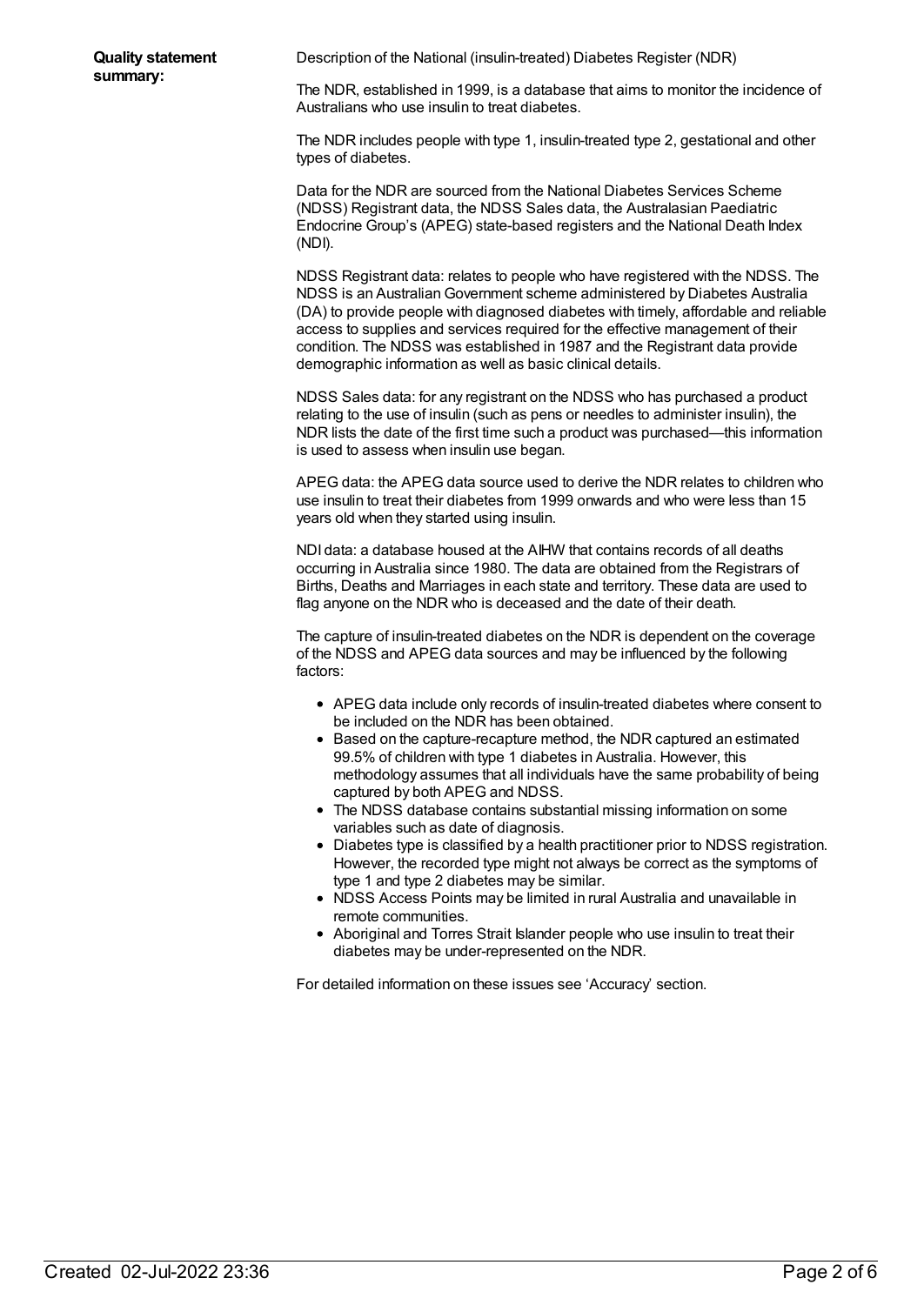| Institutional environment: | The Australian Institute of Health and Welfare (AIHW) is an independent corporate<br>Commonwealth entity under the Australian Institute of Health and Welfare Act 1987<br>(AIHW Act), governed by a management Board and accountable to the Australian<br>Parliament through the Health portfolio.                                                                                                                                                                                                                                                                   |
|----------------------------|----------------------------------------------------------------------------------------------------------------------------------------------------------------------------------------------------------------------------------------------------------------------------------------------------------------------------------------------------------------------------------------------------------------------------------------------------------------------------------------------------------------------------------------------------------------------|
|                            | The AIHW is a nationally recognised information management agency. Its purpose<br>is to create authoritative and accessible information and statistics that inform<br>decisions and improve the health and welfare of all Australians.<br>Compliance with the confidentiality requirements in the AIHW Act, the Privacy<br>Principles in the Privacy Act 1988 (Cth) and AlHW's data governance<br>arrangements ensures that the AIHW is well positioned to release information for<br>public benefit while protecting the identity of individuals and organisations. |
|                            | For further information see the AIHW website <b>www.aihw.gov.au/about-us</b> , which<br>includes details about the AIHW's governance (www.aihw.gov.au/about-us/our-<br>governance) and vision and strategic goals (www.aihw.gov.au/about-us/our-vision-<br>and-strategic-goals). The AIHW is contracted by the Australian Government<br>Department of Health (Health) to produce the NDR annually through the Official<br>Order AIHW Monitoring of Chronic Conditions in Australia and Management of the<br>National Diabetes Register.                              |
|                            | The NDSS data supplied by Diabetes Australia (DA) to the AIHW to create the<br>NDR 2020 was mandated under the contract between DA and Health through the<br>NDSS Agreement between the Commonwealth of Australia as represented by<br>Health and DA (31 August 2016-30 June 2021). A Memorandum of Understanding<br>(MoU) between DA and AIHW was used for the supply of this data (2016-30 June<br>2021).                                                                                                                                                          |
|                            | APEG are contracted to provide data for the purposes of the NDR through the<br>Agreement in relation to consultancy services for the NDR: AIHW and APEG (16<br>July 2020-15 July 2022).                                                                                                                                                                                                                                                                                                                                                                              |
| <b>Timeliness:</b>         | The NDR is compiled and reported annually.                                                                                                                                                                                                                                                                                                                                                                                                                                                                                                                           |
|                            | The NDR 2020 was created using data from the NDSS extracted in April 2021 and<br>APEG data to 31 March 2021; the final NDR 2020 dataset was derived in<br>September 2021.                                                                                                                                                                                                                                                                                                                                                                                            |
| <b>Accessibility:</b>      | The Incidence of insulin-treated diabetes in Australia web report and<br>supplementary data tables, which is based on the NDR 2020, is available in the<br>Incidence of insulin-treated diabetes in Australia report online from the 8 February<br>2022.                                                                                                                                                                                                                                                                                                             |
|                            | Additional data not available in the supplementary tables can be requested via the<br>AIHW data request management system<br>https://datarequest.aihw.gov.au/pages/welcome.aspx.                                                                                                                                                                                                                                                                                                                                                                                     |
|                            | Requests that take longer than half an hour to compile are charged on a cost-<br>recovery basis.<br>General enquiries about AIHW publications can be made to the Communications,<br>Media and Marketing Unit on (02) 6244 1032 or via email to info@aihw.gov.au.                                                                                                                                                                                                                                                                                                     |
| Interpretability:          | The Incidence of insulin-treated diabetes in Australia fact sheet and supplementary<br>data tables, which is based on the NDR 2020, is available in the <i>Incidence of</i><br>insulin-treated diabetes in Australia report online from the 8 February 2022.                                                                                                                                                                                                                                                                                                         |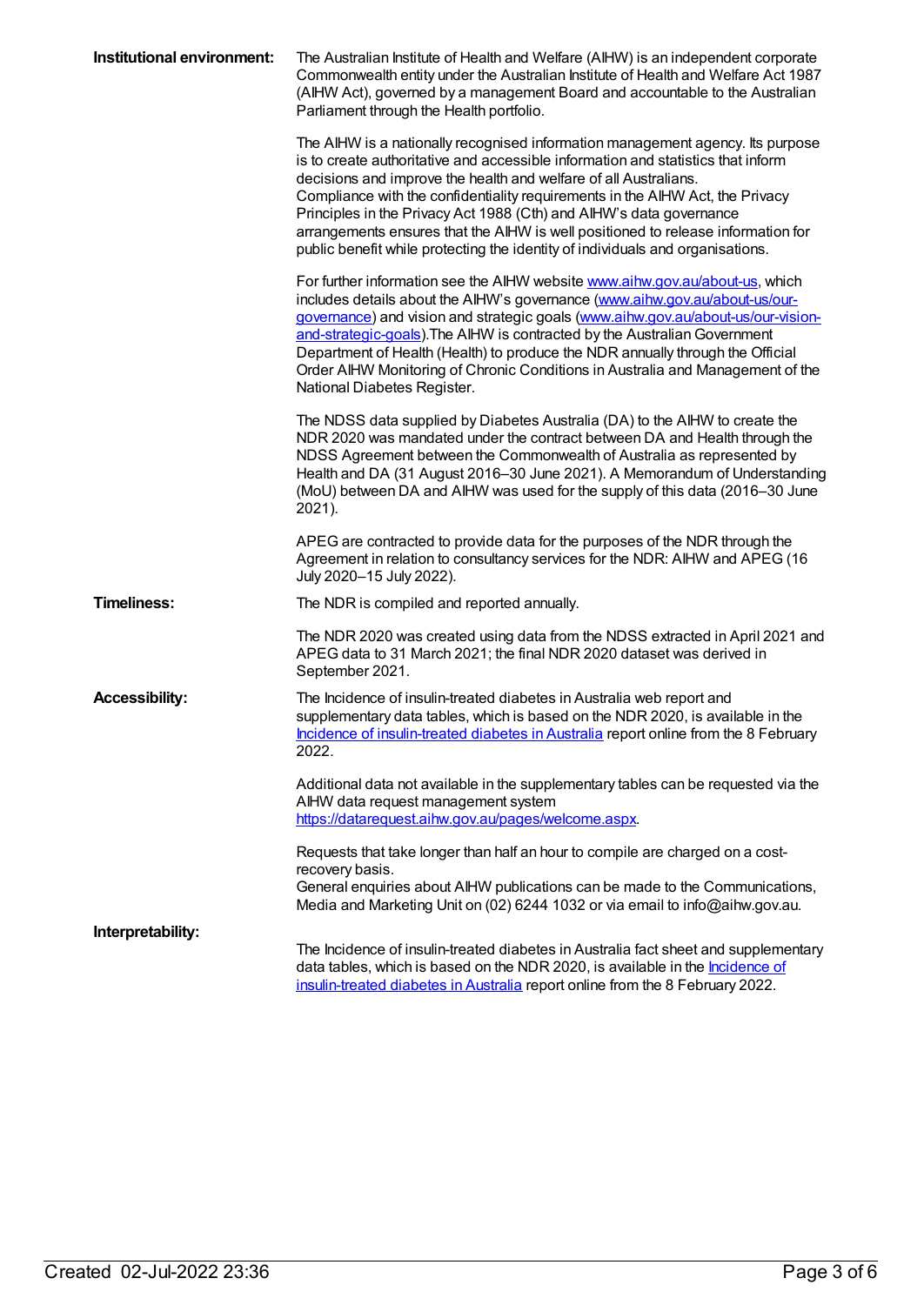**Relevance:** The scope of the NDR 2020 includes all new cases of insulin-treated diabetes where insulin use occurred between 1 January 1999 and 31 December 2020.

The NDR captures demographic information including:

- $\bullet$  age
- sex
- date of birth
- postcode and state of current residence
- postcode and state of diagnosis
- Indigenous status
- country of birth
- main language spoken at home
- type of diabetes
- diagnosis date
- death status.

These data allow for analyses of the number of new cases of insulin-treated diabetes by:

- diabetes type
- $\bullet$  age
- sex
- population groups (remoteness, socioeconomic areas and Indigenous status)
- geographical areas (e.g. state/territory).

The methodology for deriving incidence rates has changed in recent years. Population data sourced from the Australian Bureau of Statistics (ABS) are used to derive incidence rates of type 1 diabetes and insulin-treated type 2 diabetes in previous publications. For NDR 2020, incidence rates of insulin-treated type 2 diabetes were derived using the prevalent population including all registrants with type 2 diabetes on the NDSS. Because of this change, results based on the NDR 2020 cannot be directly compared with earlier publications or results based on previous NDR data. See Accuracy section for more detail.

**Accuracy:** The NDSS and APEG data are provided to the AIHW in accordance with data specifications outlined in the relevant schedules listed in the section on 'Institutional environment'.

> The coverage of insulin-treated diabetes on the NDR is dependent on the coverage of its primary data sources—the NDSS and APEG.

APEG data include only records of insulin-treated diabetes where consent to be included on the NDR has been obtained.

Registration with the NDSS is voluntary. All people with type 1 diabetes use insulin and are therefore are likely to obtain subsidised products through the NDSS and be represented on the NDR. For those with other types of diabetes, the use of insulin and therefore eligibility for inclusion on the NDR, is determined primarily through evidence of the purchase of insulin-related products through the NDSS. Only a proportion of people registered with the NDSS with type 2 diabetes, gestational diabetes and other forms of diabetes require insulin treatment; those who do not are not captured on the NDR.

For those less than 15 years of age who use insulin to treat diabetes, the data are obtained from 2 sources; the NDSS and APEG. The capture-recapture method enables an estimation of a population's overall size when two independent populations are sampled. Based on this method, from 1999–2020 the NDR captured an estimated 99.5% of children with type 1 diabetes in Australia. However, it should be noted this methodology assumes that all individuals have the same probability of being captured by both data sources. Therefore, if the NDSS and the APEG both provide a biased sample and do not capture particular subgroups of the population of children with type 1 diabetes, the coverage of the NDR will be exaggerated.

Duplicate records on the NDSS and APEG datasets are identified and removed from the datasets through a series of reviews and checks.

The NDSS database contains substantial missing information on some variables. This in turn flows through to the NDR.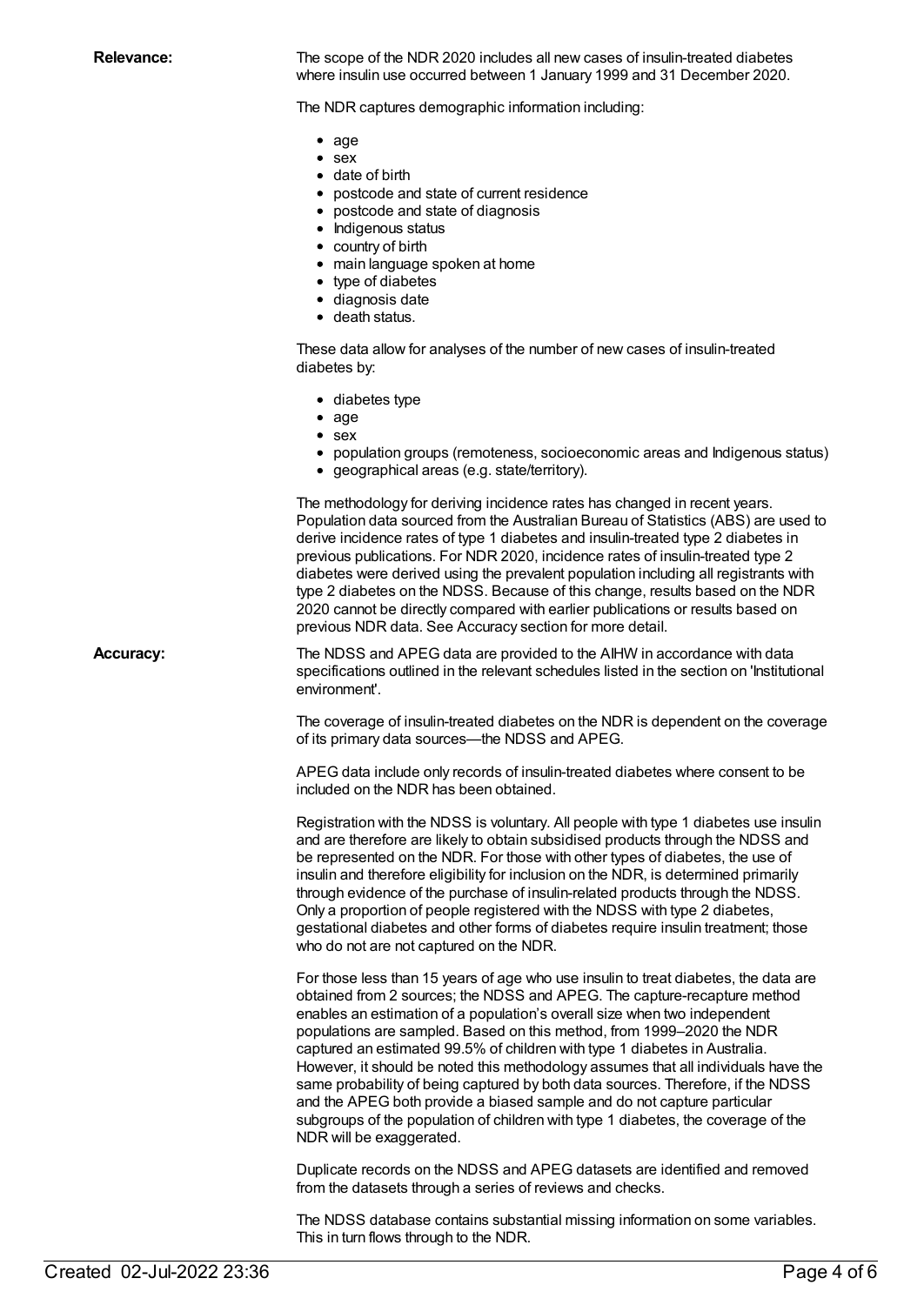Although the NDR 2020 contains data from 1999 onwards, the AIHW generally report the incidence of insulin-treated diabetes from 2000 onwards due to data issues in the early stages of developing the register.

Diabetes type is classified by a health practitioner prior to NDSS registration; however, the recorded type might not always be correct as the symptoms of type 1 and type 2 diabetes may be similar, and changes in the classification of diabetes type in the NDSS data in 2002–2003 may have resulted in people with insulintreated type 2 diabetes being misclassified as having type 1 diabetes. For these reasons diabetes type recorded for a registrant on the NDR is validated against a set of criteria and revised to a derived diabetes type where their reported diabetes type is deemed unlikely based on the clinical understanding of the diabetes profile. This diabetes type 'algorithm' was developed in 1999 to improve the quality of the data on the NDR, and is reviewed and updated through ongoing consultation with the AIHW Diabetes Expert AdvisoryGroup. The algorithm determines the plausibility of the reported diabetes type based on age at diagnosis and the period between diagnosis and first insulin use. The diabetes type algorithm makes the following changes:

- Almost all people with type 1 diabetes require insulin immediately to treat their diabetes, therefore people who have started insulin within 1 year of diagnosis and have a reported type 1 diabetes are assumed to have type 1 diabetes.
- For people with reported type 1 diabetes who started using insulin more than 1 year after their diagnosis, the algorithm reclassifies those under the age of 15 as unable to be derived, and those 15 and older as having type 2 diabetes.
- Because type 2 diabetes is generally uncommon in very young people, unless confirmed, the diabetes type of those less than 10 years old who are reported at registration as having type 2 diabetes is considered unable to be derived.
- The algorithm reclassifies females under the age of 14 with reported gestational diabetes to their diabetes type being unable to be derived. Similarly, all females aged 50 and over with gestational diabetes recorded as their diabetes type are reclassified to having type 2 diabetes.
- In all cases where the type of diabetes remains unclear, the derived type is considered to be non-derivable and the person's diabetes type is reported as unknown.

NDSS Access Points assist in delivering support services and products to people with diabetes in all states and territories. These Access Points may be limited in rural Australia and unavailable in remote communities, and may have other programmes available in these areas to assist with the purchase of diabetesrelated products. This may result in lower coverage of the NDSS in rural, remote and very remote areas or across states and territories with large remote communities, and therefore could influence estimates for the number of people with diabetes using insulin in these areas on the NDR.

The representation of Aboriginal and Torres Strait Islander people on the NDR may be influenced by the following factors, which might impact on the representation of the Indigenous population who use insulin to treat diabetes:

- The 'Indigenous' response for Indigenous status is taken where a person is registered through both APEG and the NDSS and their Indigenous status differs between the two datasets.
- Before 2005, data entry of Indigenous status coded all 'unknown' or 'not stated' responses to the Indigenous status question as 'non-Indigenous'. In 2005, the NDSS database was amended to add an extra value to the Indigenous status variable to indicate 'inadequate/not stated' where Indigenous status was not known. As a result of this issue, Indigenous status cannot be determined for 98% of people registered on the NDSS prior to 2005. Identifying as being of Indigenous origin on both data sources of the NDR (APEG and NDSS) is voluntary. According to the NDR 2020, Indigenous status was unknown for around 7.9% of all people registered in 2020.
- Indigenous Australians may not register with the NDSS at all. Where Indigenous people live in rural, remote and very remote locations, NDSS Access Points may be limited, or consumables may be obtained through bulk supplies provided to health services through the NDSS. Diabetes-related products can also be accessed through other programs. These issues may result in low registration rates for the NDSS, and subsequently the NDR,